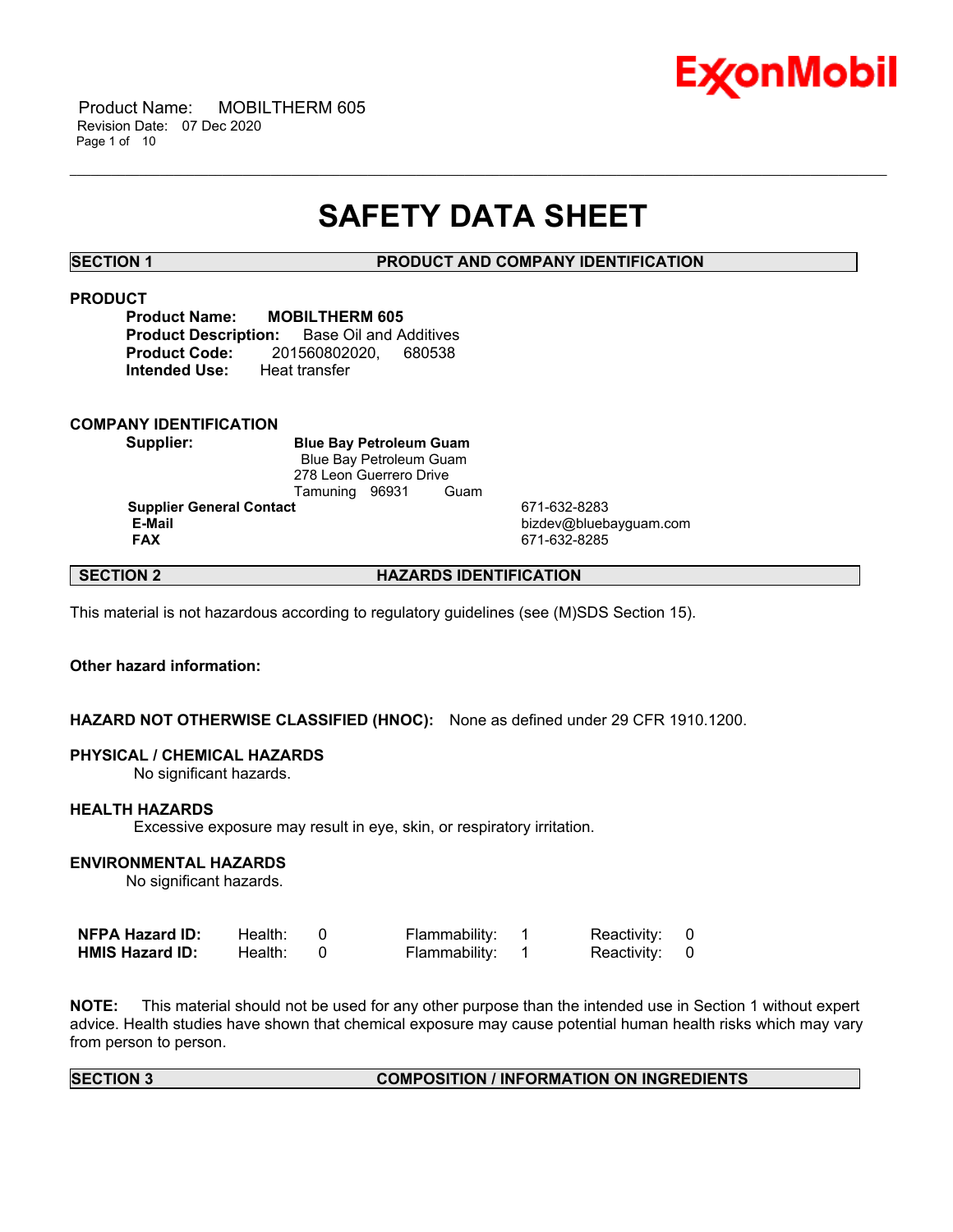

 Product Name: MOBILTHERM 605 Revision Date: 07 Dec 2020 Page 2 of 10

This material is defined as a complex substance.

#### **No Hazardous Substance(s) or Complex Substance(s) required for disclosure.**

#### **SECTION 4 FIRST AID MEASURES**

\_\_\_\_\_\_\_\_\_\_\_\_\_\_\_\_\_\_\_\_\_\_\_\_\_\_\_\_\_\_\_\_\_\_\_\_\_\_\_\_\_\_\_\_\_\_\_\_\_\_\_\_\_\_\_\_\_\_\_\_\_\_\_\_\_\_\_\_\_\_\_\_\_\_\_\_\_\_\_\_\_\_\_\_\_\_\_\_\_\_\_\_\_\_\_\_\_\_\_\_\_\_\_\_\_\_\_\_\_\_\_\_\_\_\_\_\_\_

#### **INHALATION**

Remove from further exposure. For those providing assistance, avoid exposure to yourself or others. Use adequate respiratory protection. If respiratory irritation, dizziness, nausea, or unconsciousness occurs, seek immediate medical assistance. If breathing has stopped, assist ventilation with a mechanical device or use mouth-to-mouth resuscitation.

### **SKIN CONTACT**

Wash contact areas with soap and water. For hot product: Immediately immerse in or flush affected area with large amounts of cold water to dissipate heat. Cover with clean cotton sheeting or gauze and get prompt medical attention.

#### **EYE CONTACT**

Flush thoroughly with water. If irritation occurs, get medical assistance.

#### **INGESTION**

First aid is normally not required. Seek medical attention if discomfort occurs.

**SECTION 5 FIRE FIGHTING MEASURES** 

#### **EXTINGUISHING MEDIA**

**Appropriate Extinguishing Media:** Use water fog, foam, dry chemical or carbon dioxide (CO2) to extinguish flames.

**Inappropriate Extinguishing Media:** Straight Streams of Water

#### **FIRE FIGHTING**

**Fire Fighting Instructions:** Evacuate area. Prevent runoff from fire control or dilution from entering streams, sewers, or drinking water supply. Firefighters should use standard protective equipment and in enclosed spaces, self-contained breathing apparatus (SCBA). Use water spray to cool fire exposed surfaces and to protect personnel.

**Hazardous Combustion Products:** Aldehydes, Incomplete combustion products, Oxides of carbon, Smoke, Fume, Sulfur oxides

#### **FLAMMABILITY PROPERTIES**

**Flash Point [Method]:** >200°C (392°F) [ASTM D-92] **Flammable Limits (Approximate volume % in air):** LEL: 0.9 UEL: 7.0 **Autoignition Temperature:** >=380°C (716°F)

### **SECTION 6 ACCIDENTAL RELEASE MEASURES**

#### **NOTIFICATION PROCEDURES**

In the event of a spill or accidental release, notify relevant authorities in accordance with all applicable regulations. US regulations require reporting releases of this material to the environment which exceed the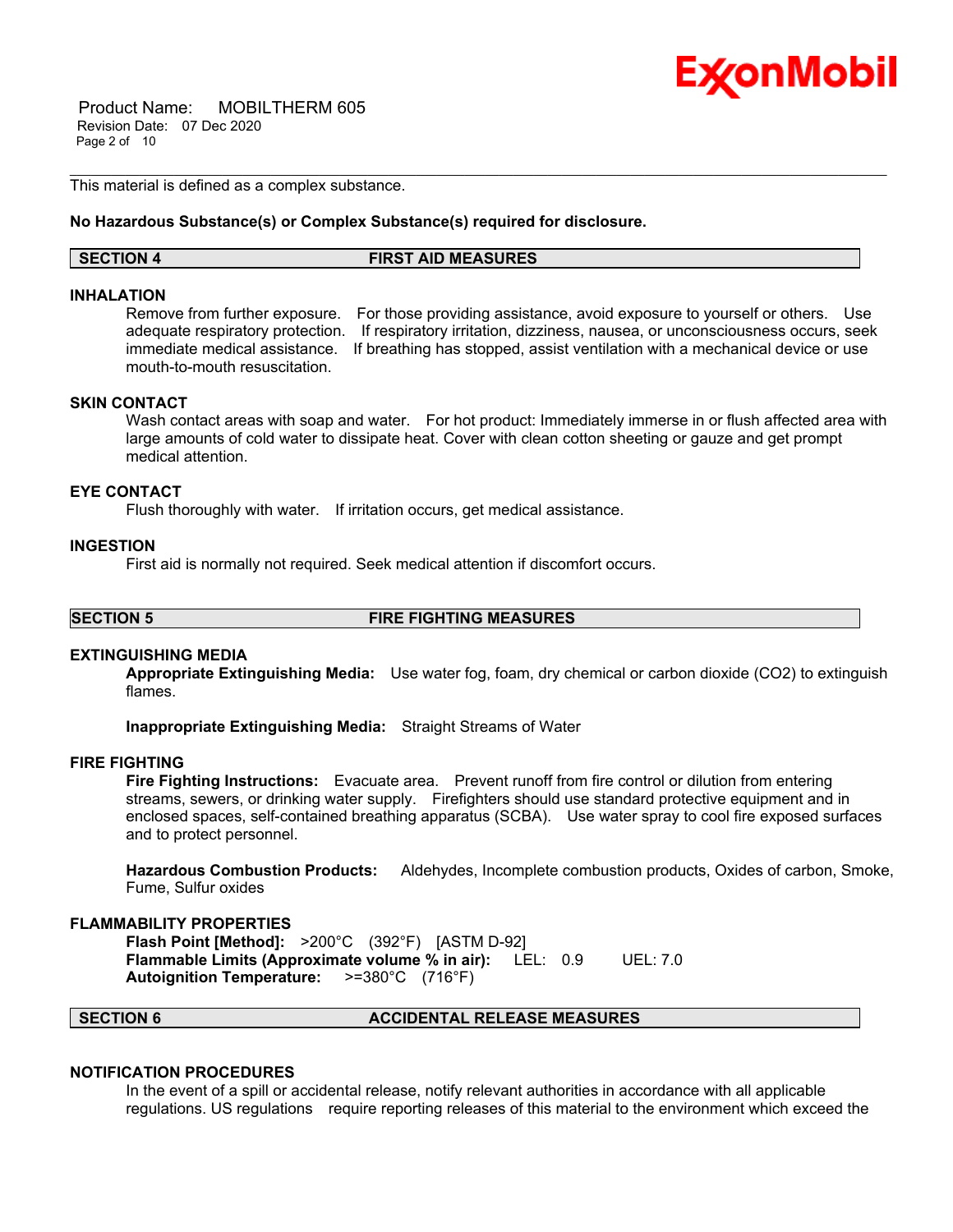# Ex⁄onMobil

 Product Name: MOBILTHERM 605 Revision Date: 07 Dec 2020 Page 3 of 10

\_\_\_\_\_\_\_\_\_\_\_\_\_\_\_\_\_\_\_\_\_\_\_\_\_\_\_\_\_\_\_\_\_\_\_\_\_\_\_\_\_\_\_\_\_\_\_\_\_\_\_\_\_\_\_\_\_\_\_\_\_\_\_\_\_\_\_\_\_\_\_\_\_\_\_\_\_\_\_\_\_\_\_\_\_\_\_\_\_\_\_\_\_\_\_\_\_\_\_\_\_\_\_\_\_\_\_\_\_\_\_\_\_\_\_\_\_\_ applicable reportable quantity or oil spills which could reach any waterway including intermittent dry creeks. The National Response Center can be reached at (800)424-8802.

#### **PROTECTIVE MEASURES**

Avoid contact with spilled material. See Section 5 for fire fighting information. See the Hazard Identification Section for Significant Hazards. See Section 4 for First Aid Advice. See Section 8 for advice on the minimum requirements for personal protective equipment. Additional protective measures may be necessary, depending on the specific circumstances and/or the expert judgment of the emergency responders.

For emergency responders: Respiratory protection: respiratory protection will be necessary only in special cases, e.g., formation of mists. Half-face or full-face respirator with filter(s) for dust/organic vapor or Self Contained Breathing Apparatus (SCBA) can be used depending on the size of spill and potential level of exposure. If the exposure cannot be completely characterized or an oxygen deficient atmosphere is possible or anticipated, SCBA is recommended. Work gloves that are resistant to hydrocarbons are recommended. Gloves made of polyvinyl acetate (PVA) are not water-resistant and are not suitable for emergency use. Chemical goggles are recommended if splashes or contact with eyes is possible. Small spills: normal antistatic work clothes are usually adequate. Large spills: full body suit of chemical resistant, antistatic material is recommended.

#### **SPILL MANAGEMENT**

Land Spill: Stop leak if you can do it without risk. Recover by pumping or with suitable absorbent.

**Water Spill:** Stop leak if you can do it without risk. Confine the spill immediately with booms. Warn other shipping. Remove from the surface by skimming or with suitable absorbents. Seek the advice of a specialist before using dispersants.

Water spill and land spill recommendations are based on the most likely spill scenario for this material; however, geographic conditions, wind, temperature, (and in the case of a water spill) wave and current direction and speed may greatly influence the appropriate action to be taken. For this reason, local experts should be consulted. Note: Local regulations may prescribe or limit action to be taken.

#### **ENVIRONMENTAL PRECAUTIONS**

Large Spills: Dike far ahead of liquid spill for later recovery and disposal. Prevent entry into waterways, sewers, basements or confined areas.

#### **SECTION 7 HANDLING AND STORAGE**

### **HANDLING**

 Prevent small spills and leakage to avoid slip hazard. Material can accumulate static charges which may cause an electrical spark (ignition source). When the material is handled in bulk, an electrical spark could ignite any flammable vapors from liquids or residues that may be present (e.g., during switch-loading operations). Use proper bonding and/or ground procedures. However, bonding and grounds may not eliminate the hazard from static accumulation. Consult local applicable standards for guidance. Additional references include American Petroleum Institute 2003 (Protection Against Ignitions Arising out of Static, Lightning and Stray Currents) or National Fire Protection Agency 77 (Recommended Practice on Static Electricity) or CENELEC CLC/TR 50404 (Electrostatics - Code of practice for the avoidance of hazards due to static electricity).

**Static Accumulator:** This material is a static accumulator.

### **STORAGE**

The type of container used to store the material may affect static accumulation and dissipation. Do not store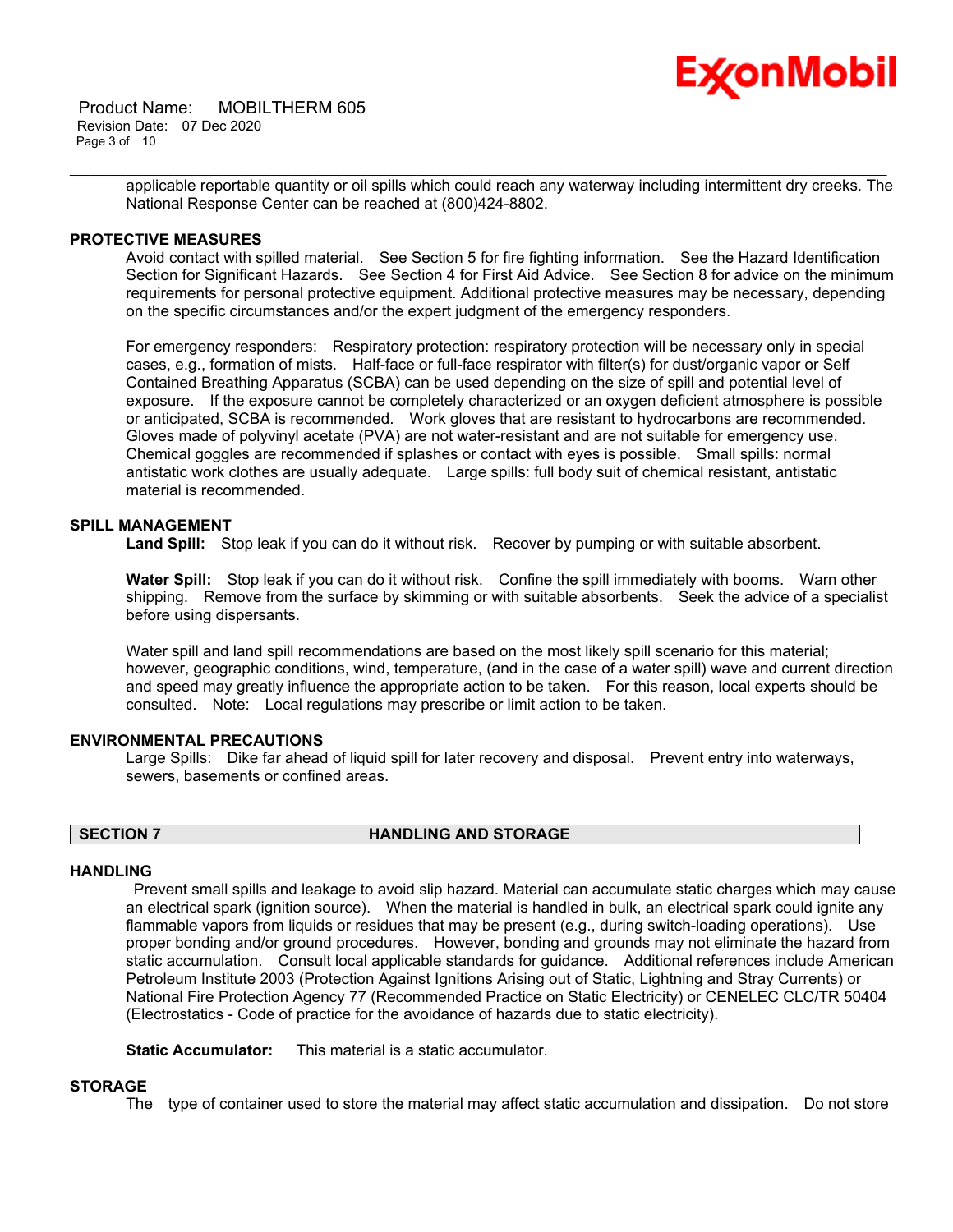

 Product Name: MOBILTHERM 605 Revision Date: 07 Dec 2020 Page 4 of 10

in open or unlabelled containers. Keep away from incompatible materials.

### **SECTION 8 EXPOSURE CONTROLS / PERSONAL PROTECTION**

**Exposure limits/standards for materials that can be formed when handling this product:** When mists/aerosols can occur the following are recommended:  $5 \text{ mg/m}^3$  - ACGIH TLV (inhalable fraction),  $5 \text{ mg/m}^3$  - OSHA PEL.

\_\_\_\_\_\_\_\_\_\_\_\_\_\_\_\_\_\_\_\_\_\_\_\_\_\_\_\_\_\_\_\_\_\_\_\_\_\_\_\_\_\_\_\_\_\_\_\_\_\_\_\_\_\_\_\_\_\_\_\_\_\_\_\_\_\_\_\_\_\_\_\_\_\_\_\_\_\_\_\_\_\_\_\_\_\_\_\_\_\_\_\_\_\_\_\_\_\_\_\_\_\_\_\_\_\_\_\_\_\_\_\_\_\_\_\_\_\_

NOTE: Limits/standards shown for guidance only. Follow applicable regulations.

No biological limits allocated.

#### **ENGINEERING CONTROLS**

The level of protection and types of controls necessary will vary depending upon potential exposure conditions. Control measures to consider:

No special requirements under ordinary conditions of use and with adequate ventilation.

#### **PERSONAL PROTECTION**

Personal protective equipment selections vary based on potential exposure conditions such as applications, handling practices, concentration and ventilation. Information on the selection of protective equipment for use with this material, as provided below, is based upon intended, normal usage.

**Respiratory Protection:** If engineering controls do not maintain airborne contaminant concentrations at a level which is adequate to protect worker health, an approved respirator may be appropriate. Respirator selection, use, and maintenance must be in accordance with regulatory requirements, if applicable. Types of respirators to be considered for this material include:

No special requirements under ordinary conditions of use and with adequate ventilation.

For high airborne concentrations, use an approved supplied-air respirator, operated in positive pressure mode. Supplied air respirators with an escape bottle may be appropriate when oxygen levels are inadequate, gas/vapor warning properties are poor, or if air purifying filter capacity/rating may be exceeded.

**Hand Protection:** Any specific glove information provided is based on published literature and glove manufacturer data. Glove suitability and breakthrough time will differ depending on the specific use conditions. Contact the glove manufacturer for specific advice on glove selection and breakthrough times for your use conditions. Inspect and replace worn or damaged gloves. The types of gloves to be considered for this material include:

 No protection is ordinarily required under normal conditions of use. If product is hot, thermally protective, chemical resistant gloves are recommended. If contact with forearms is likely, wear gauntlet style gloves.

**Eye Protection:** If contact is likely, safety glasses with side shields are recommended.

**Skin and Body Protection:** Any specific clothing information provided is based on published literature or manufacturer data. The types of clothing to be considered for this material include:

 No skin protection is ordinarily required under normal conditions of use. In accordance with good industrial hygiene practices, precautions should be taken to avoid skin contact. If product is hot, thermally protective, chemical resistant apron and long sleeves are recommended.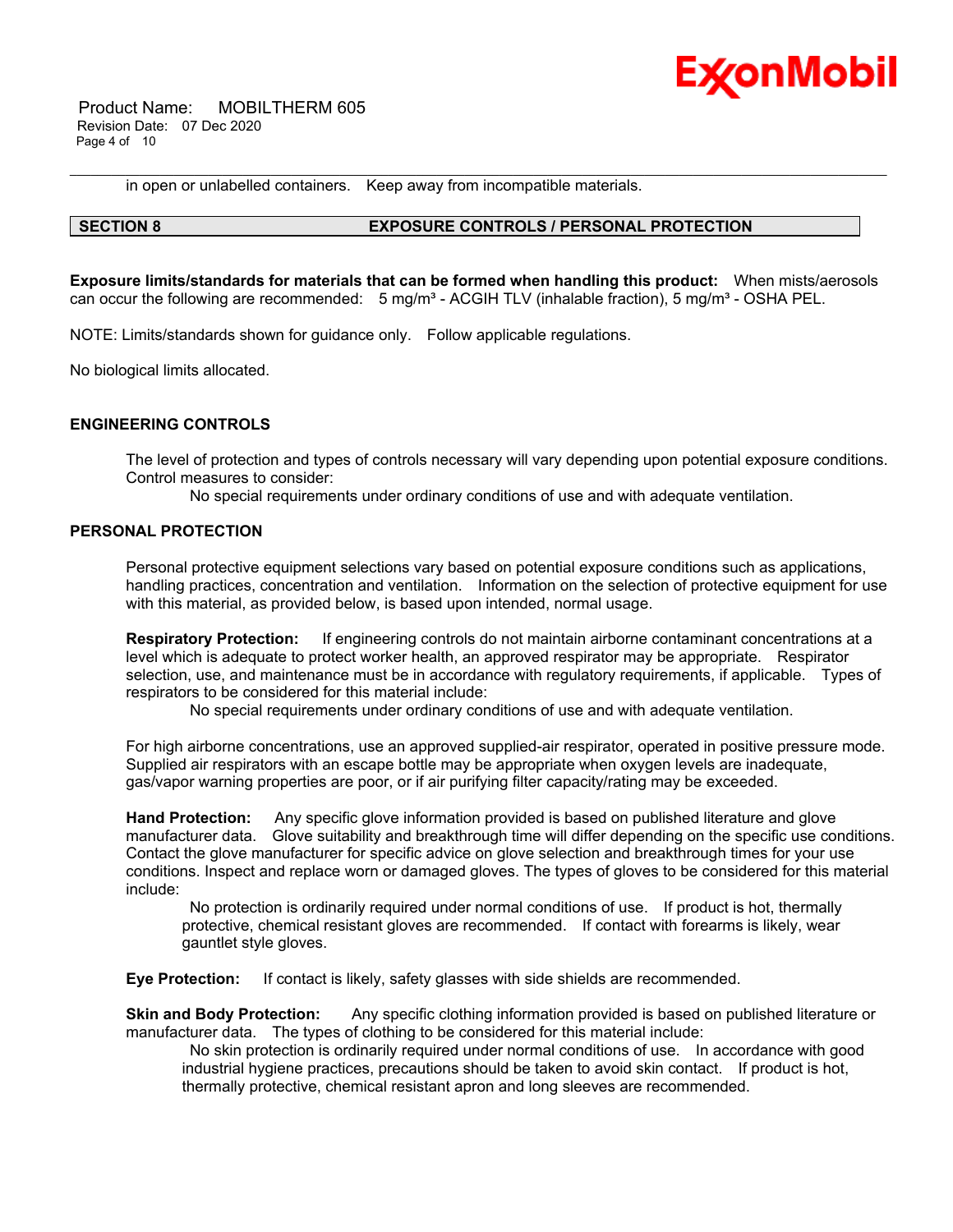

 Product Name: MOBILTHERM 605 Revision Date: 07 Dec 2020 Page 5 of 10

> **Specific Hygiene Measures:** Always observe good personal hygiene measures, such as washing after handling the material and before eating, drinking, and/or smoking. Routinely wash work clothing and protective equipment to remove contaminants. Discard contaminated clothing and footwear that cannot be cleaned. Practice good housekeeping.

\_\_\_\_\_\_\_\_\_\_\_\_\_\_\_\_\_\_\_\_\_\_\_\_\_\_\_\_\_\_\_\_\_\_\_\_\_\_\_\_\_\_\_\_\_\_\_\_\_\_\_\_\_\_\_\_\_\_\_\_\_\_\_\_\_\_\_\_\_\_\_\_\_\_\_\_\_\_\_\_\_\_\_\_\_\_\_\_\_\_\_\_\_\_\_\_\_\_\_\_\_\_\_\_\_\_\_\_\_\_\_\_\_\_\_\_\_\_

#### **ENVIRONMENTAL CONTROLS**

 Comply with applicable environmental regulations limiting discharge to air, water and soil. Protect the environment by applying appropriate control measures to prevent or limit emissions.

#### **SECTION 9 PHYSICAL AND CHEMICAL PROPERTIES**

**Note: Physical and chemical properties are provided for safety, health and environmental considerations only and may not fully represent product specifications. Contact the Supplier for additional information.**

#### **GENERAL INFORMATION**

**Physical State:** Liquid **Color:** Amber **Odor:** Characteristic **Odor Threshold:** N/D

#### **IMPORTANT HEALTH, SAFETY, AND ENVIRONMENTAL INFORMATION**

**Relative Density (at 15 °C):** 0.86 **Flammability (Solid, Gas):** N/A **Flash Point [Method]:** >200°C (392°F) [ASTM D-92] **Flammable Limits (Approximate volume % in air):** LEL: 0.9 UEL: 7.0 **Autoignition Temperature:** >=380°C (716°F) **Boiling Point / Range:** > 316°C (600°F) **Decomposition Temperature:** N/D **Vapor Density (Air = 1):** > 2 at 101 kPa **Vapor Pressure:** < 0.013 kPa (0.1 mm Hg) at 20 °C **Evaporation Rate (n-butyl acetate = 1):** N/D **pH:** N/A **Log Pow (n-Octanol/Water Partition Coefficient):** > 3.5 **Solubility in Water:** Negligible **Viscosity:** 30.5 cSt (30.5 mm2/sec) at 40 °C | 5.2 cSt (5.2 mm2/sec) at 100°C **Oxidizing Properties:** See Hazards Identification Section.

#### **OTHER INFORMATION**

**Freezing Point:** N/D **Melting Point:** N/A **Pour Point:** -6°C (21°F) **DMSO Extract (mineral oil only), IP-346:** < 3 %wt

#### **SECTION 10 STABILITY AND REACTIVITY**

**REACTIVITY:** See sub-sections below.

**STABILITY:** Material is stable under normal conditions.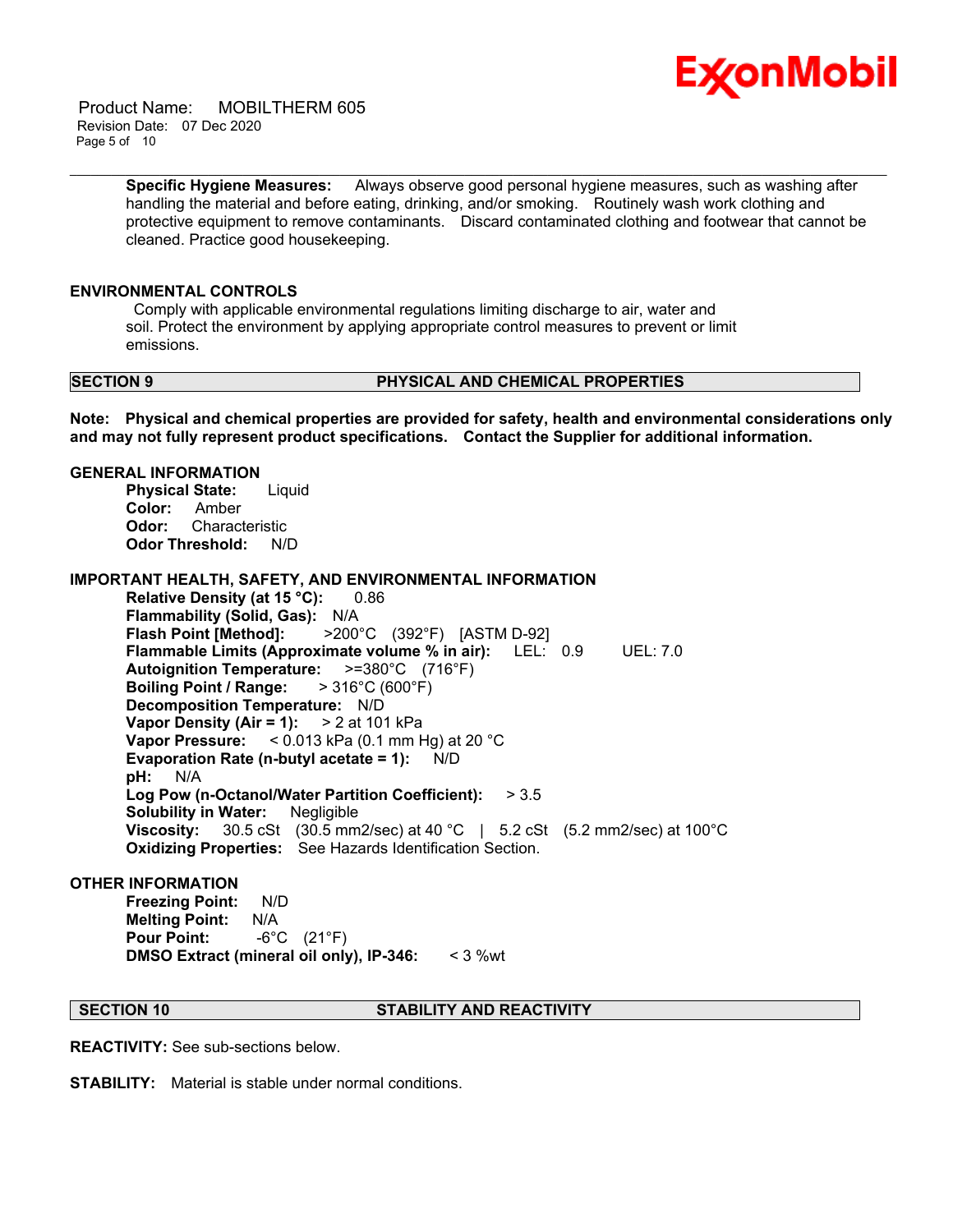

 Product Name: MOBILTHERM 605 Revision Date: 07 Dec 2020 Page 6 of 10

**CONDITIONS TO AVOID:** Excessive heat. High energy sources of ignition.

### **MATERIALS TO AVOID:** Strong oxidizers

**HAZARDOUS DECOMPOSITION PRODUCTS:** Material does not decompose at ambient temperatures.

**POSSIBILITY OF HAZARDOUS REACTIONS:** Hazardous polymerization will not occur.

### **SECTION 11 TOXICOLOGICAL INFORMATION**

\_\_\_\_\_\_\_\_\_\_\_\_\_\_\_\_\_\_\_\_\_\_\_\_\_\_\_\_\_\_\_\_\_\_\_\_\_\_\_\_\_\_\_\_\_\_\_\_\_\_\_\_\_\_\_\_\_\_\_\_\_\_\_\_\_\_\_\_\_\_\_\_\_\_\_\_\_\_\_\_\_\_\_\_\_\_\_\_\_\_\_\_\_\_\_\_\_\_\_\_\_\_\_\_\_\_\_\_\_\_\_\_\_\_\_\_\_\_

### **INFORMATION ON TOXICOLOGICAL EFFECTS**

| <b>Hazard Class</b>                                            | <b>Conclusion / Remarks</b>                                                                                                                                                                      |
|----------------------------------------------------------------|--------------------------------------------------------------------------------------------------------------------------------------------------------------------------------------------------|
| <b>Inhalation</b>                                              |                                                                                                                                                                                                  |
| Acute Toxicity: (Rat) 4 hour(s) LC50 ><br>5000 mg/m3 (Aerosol) | Minimally Toxic. Based on test data for structurally similar<br>materials. Test(s) equivalent or similar to OECD Guideline<br>403                                                                |
| Irritation: No end point data for material.                    | Negligible hazard at ambient/normal handling temperatures.                                                                                                                                       |
| Ingestion                                                      |                                                                                                                                                                                                  |
| Acute Toxicity (Rat): LD50 > 5000 mg/kg                        | Minimally Toxic. Based on test data for structurally similar<br>materials. Test(s) equivalent or similar to OECD Guideline<br>401                                                                |
| <b>Skin</b>                                                    |                                                                                                                                                                                                  |
| Acute Toxicity (Rabbit): LD50 > 2000 mg/kg                     | Minimally Toxic. Based on test data for structurally similar<br>materials. Test(s) equivalent or similar to OECD Guideline<br>402                                                                |
| Skin Corrosion/Irritation (Rabbit): Data<br>available.         | Negligible irritation to skin at ambient temperatures. Based on test<br>data for structurally similar materials. Test(s) equivalent or similar<br>to OECD Guideline 404                          |
| <b>Eye</b>                                                     |                                                                                                                                                                                                  |
| Serious Eye Damage/Irritation (Rabbit): Data<br>available.     | May cause mild, short-lasting discomfort to eyes. Based on test<br>data for structurally similar materials. Test(s) equivalent or similar<br>to OECD Guideline<br>405                            |
| <b>Sensitization</b>                                           |                                                                                                                                                                                                  |
| Respiratory Sensitization: No end point data<br>for material.  | Not expected to be a respiratory sensitizer.                                                                                                                                                     |
| Skin Sensitization: Data available.                            | Not expected to be a skin sensitizer. Based on test data for<br>structurally similar materials. Test(s) equivalent or similar to OECD<br>Guideline 406                                           |
| Aspiration: Data available.                                    | Not expected to be an aspiration hazard. Based on physico-<br>chemical properties of the material.                                                                                               |
| Germ Cell Mutagenicity: Data available.                        | Not expected to be a germ cell mutagen. Based on test data for<br>structurally similar materials. Test(s) equivalent or similar to OECD<br>Guideline 471 473 474 476                             |
| Carcinogenicity: Data available.                               | Not expected to cause cancer. Based on test data for structurally<br>similar materials. Test(s) equivalent or similar to OECD Guideline<br>451<br>453                                            |
| Reproductive Toxicity: Data available.                         | Not expected to be a reproductive toxicant. Based on test data for<br>structurally similar materials. Test(s) equivalent or similar to OECD<br>Guideline 414 421                                 |
| Lactation: No end point data for material.                     | Not expected to cause harm to breast-fed children.                                                                                                                                               |
| <b>Specific Target Organ Toxicity (STOT)</b>                   |                                                                                                                                                                                                  |
| Single Exposure: No end point data for<br>material.            | Not expected to cause organ damage from a single exposure.                                                                                                                                       |
| Repeated Exposure: Data available.                             | Not expected to cause organ damage from prolonged or repeated<br>exposure. Based on test data for structurally similar materials.<br>Test(s) equivalent or similar to OECD Guideline 408 410 411 |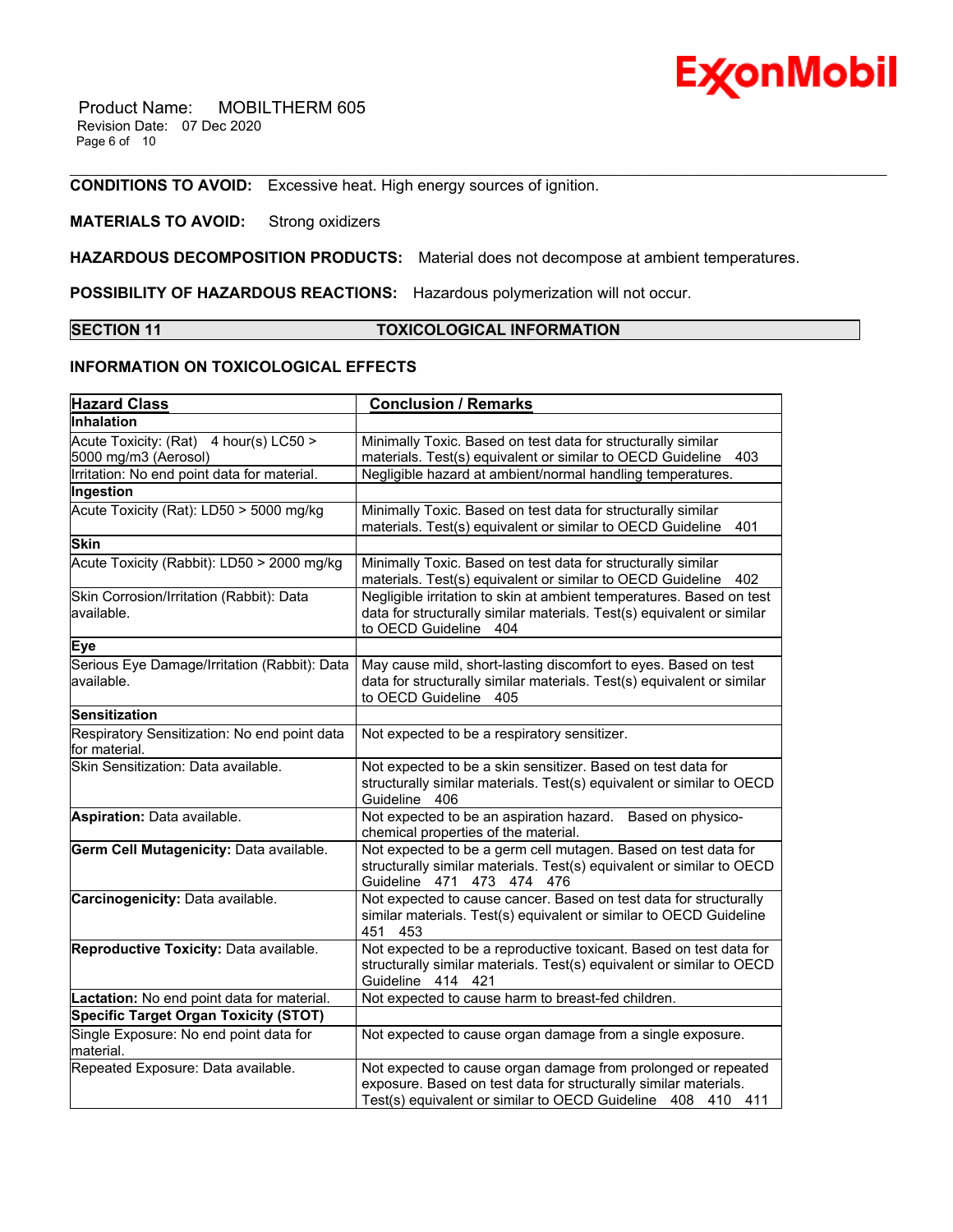

| .<br>. |  |
|--------|--|
|        |  |

#### **OTHER INFORMATION**

 **For the product itself:** Base oil severely refined: Not carcinogenic in animal studies. Representative material passes IP-346, Modified Ames test, and/or other screening tests. Dermal and inhalation studies showed minimal effects; lung non-specific infiltration of immune cells, oil deposition and minimal granuloma formation. Not sensitizing in test animals.

**The following ingredients are cited on the lists below:** None.

|                | --REGULATORY LISTS SEARCHED-- |               |
|----------------|-------------------------------|---------------|
| $1 =$ NTP CARC | $3 = IARC 1$                  | $5 = IARC2B$  |
| $2 =$ NTP SUS  | $4 = IARC 2A$                 | 6 = OSHA CARC |

**SECTION 12 ECOLOGICAL INFORMATION** 

The information given is based on data for the material, components of the material, or for similar materials, through the application of bridging principals.

#### **ECOTOXICITY**

Material -- Not expected to be harmful to aquatic organisms.

#### **MOBILITY**

 Material -- Low solubility and floats and is expected to migrate from water to the land. Expected to partition to sediment and wastewater solids.

Material -- Low potential to migrate through soil.

#### **PERSISTENCE AND DEGRADABILITY**

**Biodegradation:**

Material -- Expected to be inherently biodegradable

#### **BIOACCUMULATION POTENTIAL**

 Material -- Has the potential to bioaccumulate, however metabolism or physical properties may reduce the bioconcentration or limit bioavailability.

#### **ECOLOGICAL DATA**

#### **Ecotoxicity**

| <b>Test</b>                       | <b>Duration</b>     | <b>Organism Type</b>               | <b>Test Results</b>                                |
|-----------------------------------|---------------------|------------------------------------|----------------------------------------------------|
| <b>Aquatic - Acute Toxicity</b>   | 48 hour( $s$ )      | Daphnia magna                      | EL0 1000-10000 mg/l: data for similar<br>materials |
| <b>Aquatic - Acute Toxicity</b>   | 96 hour(s)          | Pimephales<br>promelas             | LL0 100 mg/l: data for similar materials           |
| <b>Aquatic - Acute Toxicity</b>   | $72$ hour(s)        | Pseudokirchneriella<br>subcapitata | EL0 100 mg/l: data for similar materials           |
| <b>Aquatic - Chronic Toxicity</b> | $21 \text{ day}(s)$ | Daphnia magna                      | NOELR 10-1000 mg/l: data for similar<br>materials  |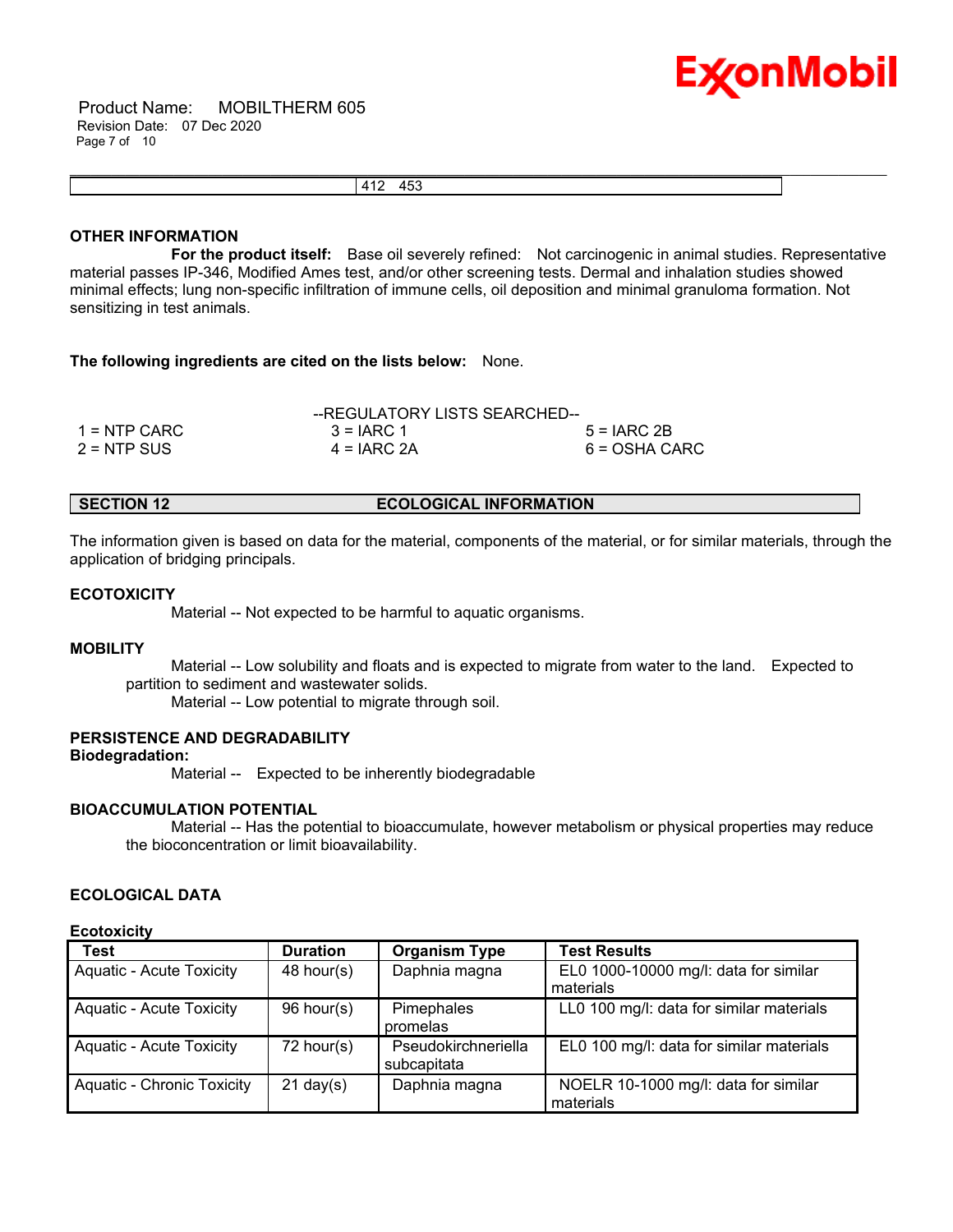

 Product Name: MOBILTHERM 605 Revision Date: 07 Dec 2020 Page 8 of 10

| Aquatic - Chronic Toxicity | 72 hour(s) | Pseudokirchneriella | NOELR 100 mg/l: data for similar |
|----------------------------|------------|---------------------|----------------------------------|
|                            |            | subcapitata         | materials                        |

#### **Persistence, Degradability and Bioaccumulation Potential**

| Media | <b>Test Type</b>       | <b>Duration</b>     | <b>Test Results</b>    |
|-------|------------------------|---------------------|------------------------|
| Water | Ready Biodegradability | $28 \text{ day}(s)$ | Percent Degraded <60 : |
|       |                        |                     | similar material       |

### **SECTION 13 DISPOSAL CONSIDERATIONS**

Disposal recommendations based on material as supplied. Disposal must be in accordance with current applicable laws and regulations, and material characteristics at time of disposal.

#### **DISPOSAL RECOMMENDATIONS**

 Product is suitable for burning in an enclosed controlled burner for fuel value or disposal by supervised incineration at very high temperatures to prevent formation of undesirable combustion products. Protect the environment. Dispose of used oil at designated sites. Minimize skin contact. Do not mix used oils with solvents, brake fluids or coolants.

#### **REGULATORY DISPOSAL INFORMATION**

 RCRA Information: The unused product, in our opinion, is not specifically listed by the EPA as a hazardous waste (40 CFR, Part 261D), nor is it formulated to contain materials which are listed as hazardous wastes. It does not exhibit the hazardous characteristics of ignitability, corrositivity or reactivity and is not formulated with contaminants as determined by the Toxicity Characteristic Leaching Procedure (TCLP). However, used product may be regulated.

**Empty Container Warning** Empty Container Warning (where applicable): Empty containers may contain residue and can be dangerous. Do not attempt to refill or clean containers without proper instructions. Empty drums should be completely drained and safely stored until appropriately reconditioned or disposed. Empty containers should be taken for recycling, recovery, or disposal through suitably qualified or licensed contractor and in accordance with governmental regulations. DO NOT PRESSURISE, CUT, WELD, BRAZE, SOLDER, DRILL, GRIND, OR EXPOSE SUCH CONTAINERS TO HEAT, FLAME, SPARKS, STATIC ELECTRICITY, OR OTHER SOURCES OF IGNITION. THEY MAY EXPLODE AND CAUSE INJURY OR DEATH.

|--|

- **LAND (DOT):** Not Regulated for Land Transport
- **LAND (TDG):** Not Regulated for Land Transport
- **SEA (IMDG):** Not Regulated for Sea Transport according to IMDG-Code

**Marine Pollutant:** No

**AIR (IATA):** Not Regulated for Air Transport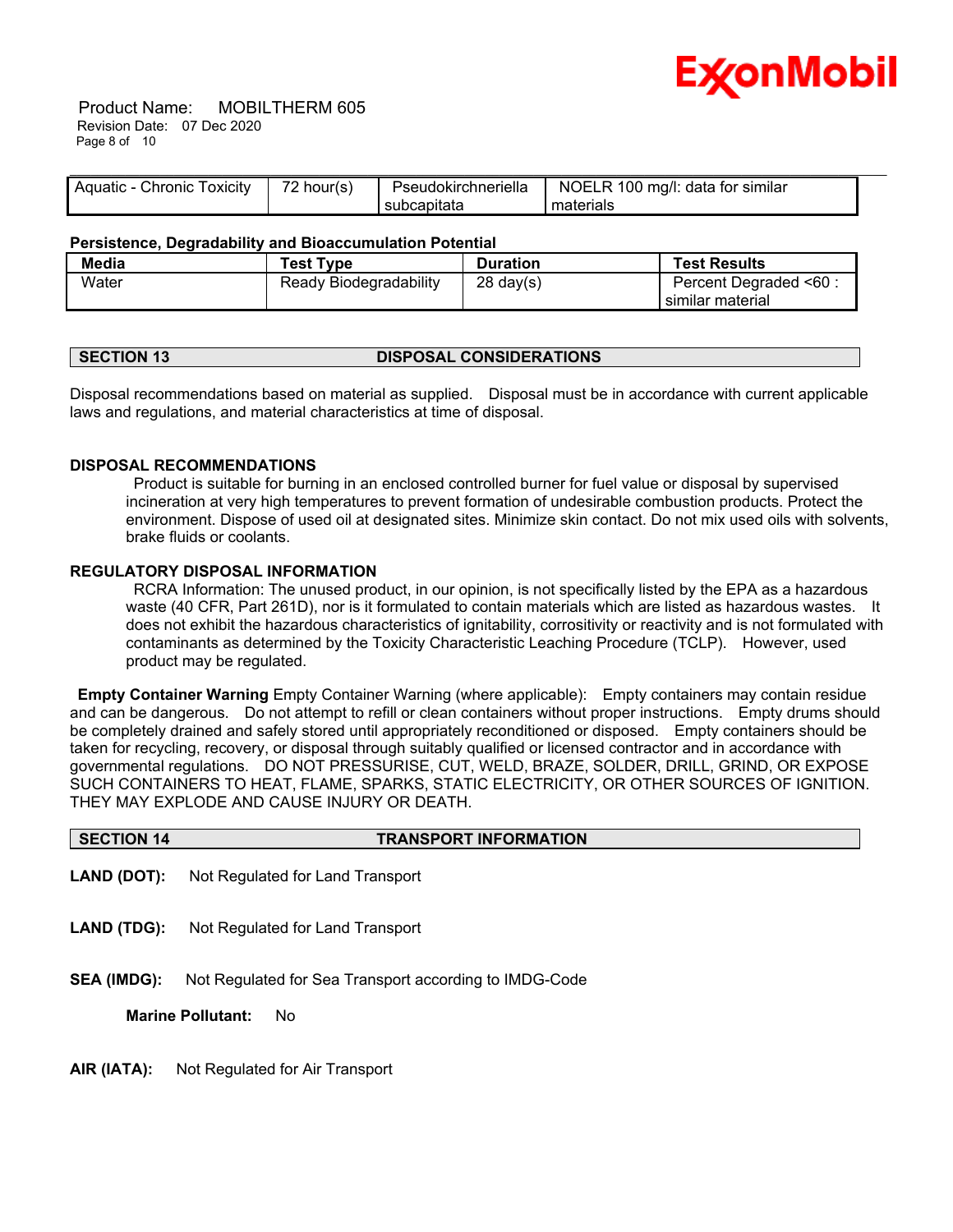

 Product Name: MOBILTHERM 605 Revision Date: 07 Dec 2020 Page 9 of 10

#### \_\_\_\_\_\_\_\_\_\_\_\_\_\_\_\_\_\_\_\_\_\_\_\_\_\_\_\_\_\_\_\_\_\_\_\_\_\_\_\_\_\_\_\_\_\_\_\_\_\_\_\_\_\_\_\_\_\_\_\_\_\_\_\_\_\_\_\_\_\_\_\_\_\_\_\_\_\_\_\_\_\_\_\_\_\_\_\_\_\_\_\_\_\_\_\_\_\_\_\_\_\_\_\_\_\_\_\_\_\_\_\_\_\_\_\_\_\_ **SECTION 15 REGULATORY INFORMATION**

**OSHA HAZARD COMMUNICATION STANDARD:** This material is not considered hazardous in accordance with OSHA HazCom 2012, 29 CFR 1910.1200.

**Listed or exempt from listing/notification on the following chemical inventories (May contain substance(s) subject to notification to the EPA Active TSCA inventory prior to import to USA):** AIIC, DSL, ENCS, IECSC, ISHL, KECI, PICCS, TCSI, TSCA

**SARA 302:** No chemicals in this material are subject to the reporting requirements of SARA Title III, Section 302

**CERCLA:** This material is not subject to any special reporting under the requirements of the Comprehensive Environmental Response, Compensation and Liability Act (CERCLA). Contact local authorities to determine if other reporting requirements apply.

#### **SARA (311/312) REPORTABLE GHS HAZARD CLASSES:** None.

**SARA (313) TOXIC RELEASE INVENTORY:** This material contains no chemicals subject to the supplier notification requirements of the SARA 313 Toxic Release Program.

#### **The following ingredients are cited on the lists below:**

| <b>Chemical Name</b>          | <b>CAS Number</b> | <b>List Citations</b> |
|-------------------------------|-------------------|-----------------------|
| <b>ISEVERELY HYDROTREATED</b> | 64742-54-7        | 17.18.19              |
| <b>HEAVY PARAFFINIC</b>       |                   |                       |
| <b>IDISTILLATE</b>            |                   |                       |

|                 |                    | --REGULATORY LISTS SEARCHED-- |               |
|-----------------|--------------------|-------------------------------|---------------|
| $1 = ACGIH ALL$ | $6 = TSCA 5a2$     | $11 = CA$ P65 REPRO           | $16 = MN$ RTK |
| $2 = ACGIH A1$  | $7 = TSCA5e$       | $12 = CA$ RTK                 | $17 = NJ RTK$ |
| $3 = ACGIH A2$  | $8 = TSCA6$        | $13 = IL$ RTK                 | $18 = PA RTK$ |
| $4 = OSHA Z$    | $9 = TSCA 12b$     | $14 = LA RTK$                 | 19 = RI RTK   |
| $5 = TSCA4$     | $10 = CA$ P65 CARC | 15 = MI 293                   |               |

Code key: CARC=Carcinogen; REPRO=Reproductive

**SECTION 16 OTHER INFORMATION**

 $N/D$  = Not determined,  $N/A$  = Not applicable

#### **THIS SAFETY DATA SHEET CONTAINS THE FOLLOWING REVISIONS:**

Section 15: National Chemical Inventory Listing information was modified.

The information and recommendations contained herein are, to the best of ExxonMobil's knowledge and belief, accurate and reliable as of the date issued. You can contact ExxonMobil to insure that this document is the most current

-----------------------------------------------------------------------------------------------------------------------------------------------------